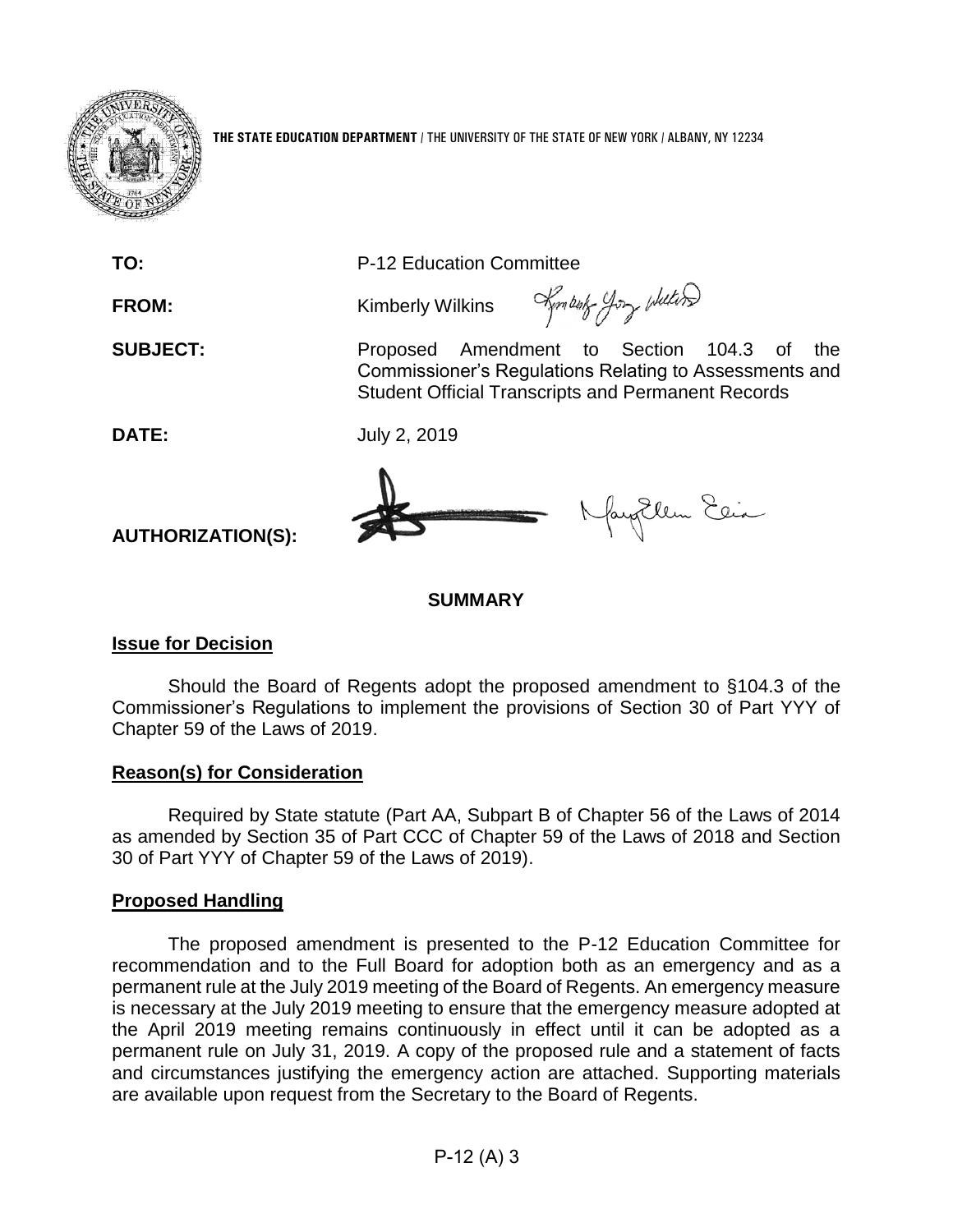## **Procedural History**

The proposed amendment was presented to the P-12 Education Committee for recommendation and to the Full Board for adoption as an emergency action at the January 2019 meeting of the Board of Regents, effective January 15, 2019. A Notice of Emergency Adoption and Proposed Rulemaking was published in the State Register on January 30, 2019. However, Section 30 of Part YYY of Chapter 59 of the Laws of 2019 removed the sunset date for these provisions in the statute, making the provisions permanent. A Revised Rulemaking and Emergency Adoption was necessary at the April 2019 meeting to conform the regulations to the statute. Following the 45-day public comment period required under the State Administrative Procedure Act, the Department received one comment on the revised proposed rulemaking. An Assessment of Public Comment is attached as Attachment C.

## **Background Information**

Education Law §305(45) and (46) were added as part of the 2014 Enacted Budget. These sections provide that no school district or board of cooperative educational services (BOCES) may place or include on a student's official transcript or maintain in a student's permanent record any individual student score on a State administered standardized English language arts or mathematics assessment for grades three through eight, and further require that any test results on such assessments sent to parents/persons in parental relation include a clear and conspicuous notice that such results will not be included on the student's official transcript or in the student's permanent record and are being provided for diagnostic purposes. These provisions were set to expire and be deemed repealed on December 31, 2018. In April of 2014, the Board of Regents adopted amendments to the Commissioner's regulations to implement these sections and the regulatory provisions were to expire on December 31, 2018.

These provisions in the law were extended by Section 35 of Part CCC of Chapter 59 of the Laws of 2018 until December 31, 2019. Therefore, regulatory amendments were adopted by the Board of Regents at its January 2019 meeting to immediately extend these provisions an additional year to comply with the statute. However, Section 30 of Part YYY of the Chapter 59 of the Laws of 2019 removed the December 31, 2019 sunset date for these provisions in the statute, making the provisions permanent. A Revised Rulemaking and Emergency Adoption was necessary at the April 2019 meeting to conform the regulations to the statute.

## **Related Regents Items**

[April 2019](http://www.regents.nysed.gov/common/regents/files/419p12a7.pdf) (http://www.regents.nysed.gov/common/regents/files/419p12a7.pdf)

[January 2019](http://www.regents.nysed.gov/meetings/2019/2019-01/p-12-education) http://www.regents.nysed.gov/meetings/2019/2019-01/p-12-education

[April 2014](http://www.regents.nysed.gov/common/regents/files/413p12a3_2.pdf) http://www.regents.nysed.gov/common/regents/files/413p12a3\_2.pdf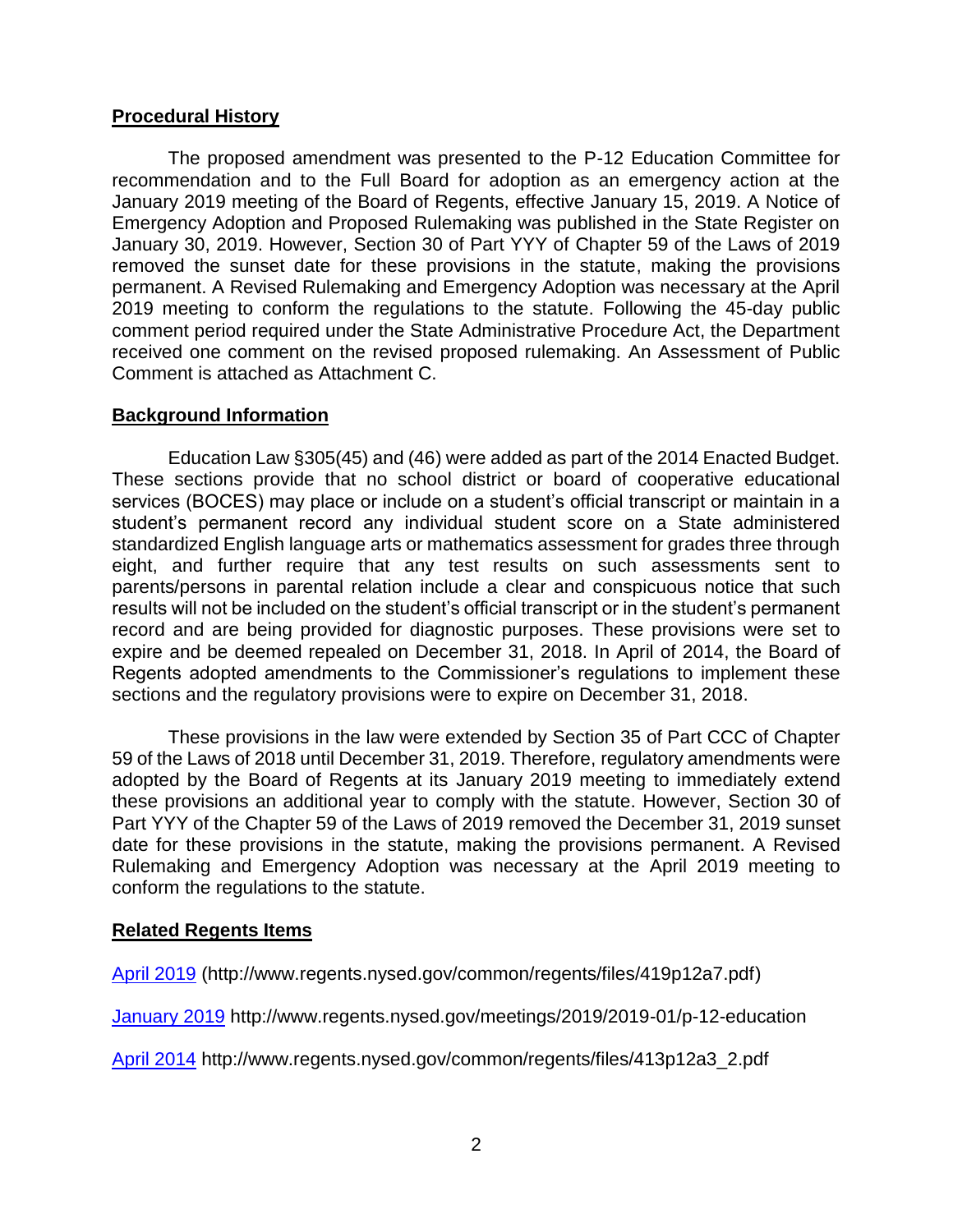## **Recommendation**

It is recommended that the Board of Regents take the following action:

VOTED: That §104.3 of the Regulations of the Commissioner of Education be amended, as submitted, effective July 16, 2019, as an emergency action upon a finding by the Board of Regents that such action is necessary for the preservation of the general welfare to ensure that the proposed amendment implements the provisions of Section 30 of Part YYY of Chapter 59 of the Laws of 2019 and remains in effect until adopted as a permanent rule; and further

VOTED: That §104.3 of the Regulations of the Commissioner of Education be amended, as submitted, effective July 31, 2019.

#### **Timetable for Implementation**

If adopted at the July 2019 Regents meeting, the proposed amendment will become effective as an emergency rule on July 16, 2019 and as a permanent rule on July 31, 2019.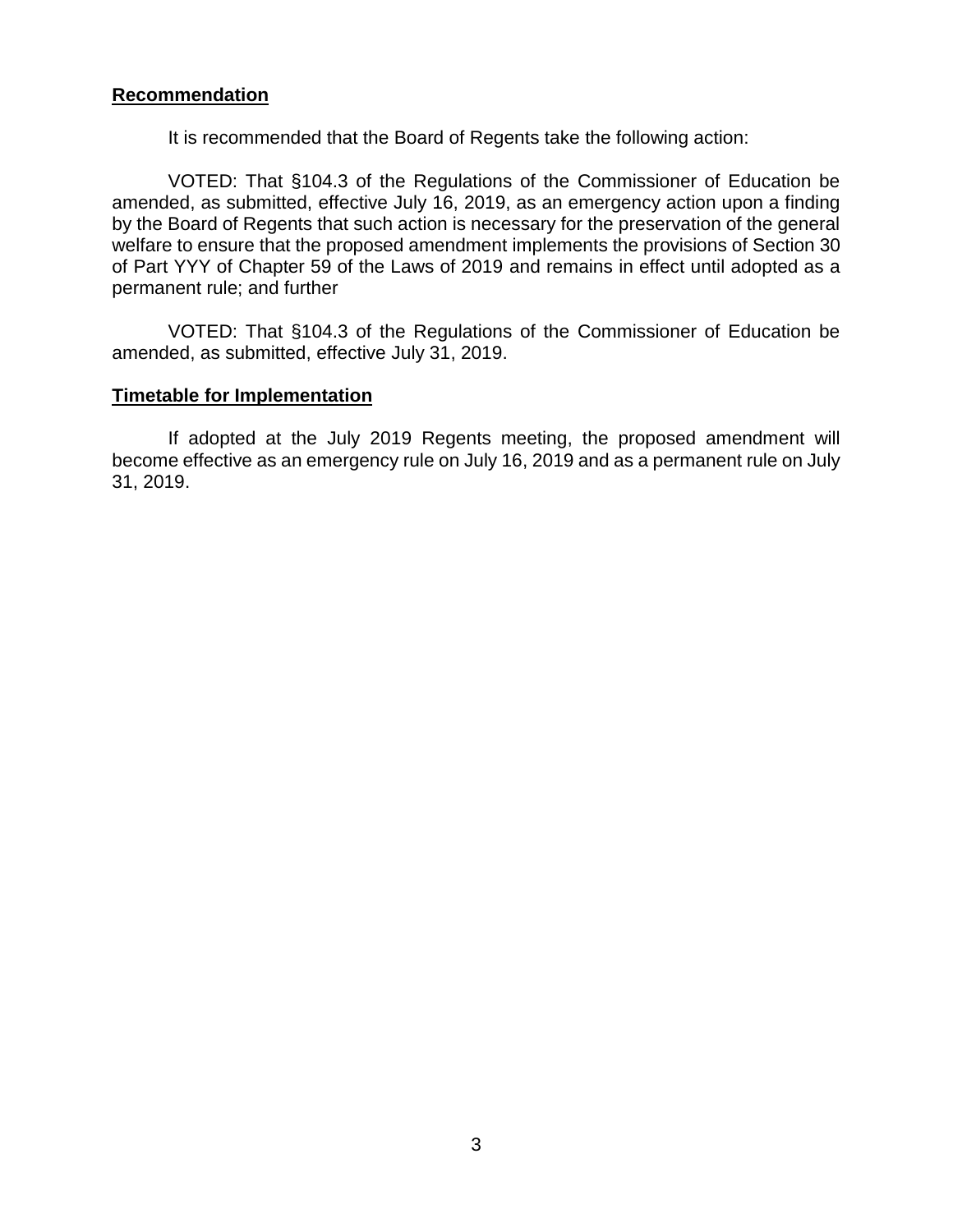#### **Attachment A**

#### AMENDMENT OF THE REGULATIONS OF THE COMMISSIONER OF EDUCATION

Pursuant to Education Law sections 101, 207, 208, 209, 210, 215, 305, 308, 309 and 3204.

Section 104.3 of the Regulations of the Commissioner of Education is amended as follows:

[During the period commencing on April 1, 2014 and expiring on December 31, 2018]:

(a) [no] No school district or board of cooperative educational services may place or include on a student's official transcript or maintain in a student's permanent record any individual student score on a State administered standardized English language arts or mathematics assessment for grades three through eight, provided that nothing herein shall be construed to interfere with required State or federal reporting or to excuse a school district from maintaining or transferring records of such test scores separately from a student's permanent record, including for purposed of required State or federal reporting; and

(b) any test results on a State administered standardized English language arts or mathematics assessment for grades three through eight sent to parents or persons in parental relation to a student shall include a clear and conspicuous notice that such results will not be included on the student's official transcript or in the student's permanent record and are being provided to the student and parents for diagnostic purposes.

4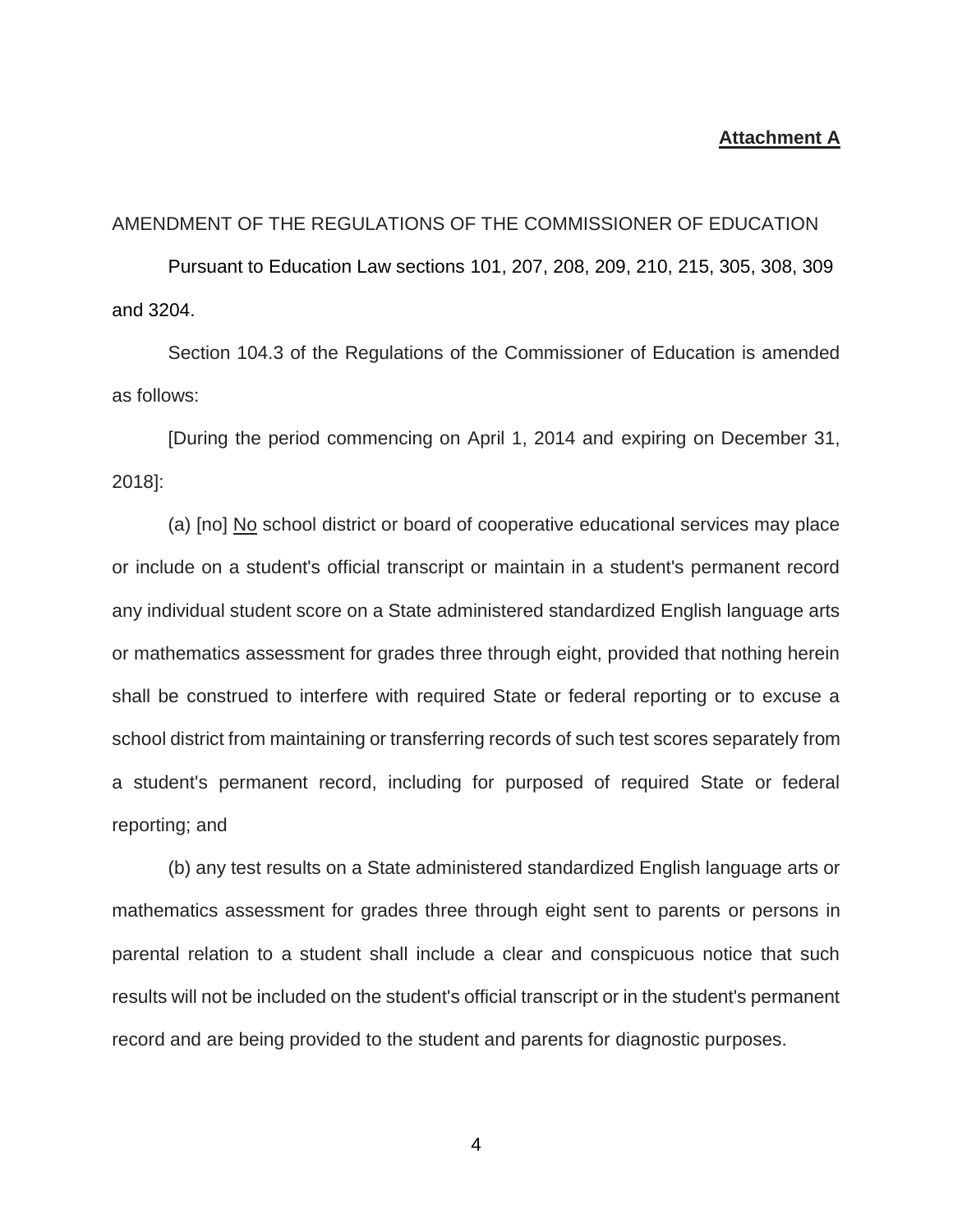#### **8 NYCRR §104.3**

# STATEMENT OF FACTS AND CIRCUMSTANCES WHICH NECESSITATE EMERGENCY ACTION

The proposed amendment is necessary to timely implement the provisions of Education Law §305(45) and (46) as added by Part AA, Subpart B of Chapter 56 of the Laws of 2014 as amended by Section 35 of Part CCC of Chapter 59 of the Laws of 2018 and Section 30 of Part YYY of Chapter 59 of the Laws of 2019. Section 30 of Party YYY of Chapter 59 off the Laws of 2019 removed the sunset date for these provisions in the statute, making the provisions permanent.

Since the Board of Regents meets at fixed intervals, the earliest the proposed rule can be presented for regular (non-emergency) adoption, after expiration of the required 45-day public comment period for revised rulemakings provided for in the State Administrative Procedure Act (SAPA) sections 201(1) and (5), would be the July 2019 Regents meeting. Furthermore, pursuant to SAPA section 203(1), the earliest effective date of the proposed rule, if adopted at the July 2019 meeting, would be July 31, 2019, the date a Notice of Adoption would be published in the State Register.

Therefore, emergency action is necessary at the July 2019 Regents meeting for the preservation of the general welfare to ensure that the emergency action taken at the April 2019 meeting remains in effect to implement the provisions of Section 30 of Part YYY of Chapter 59 of the Laws of 2019 until it can be adopted as a permanent rule.

5